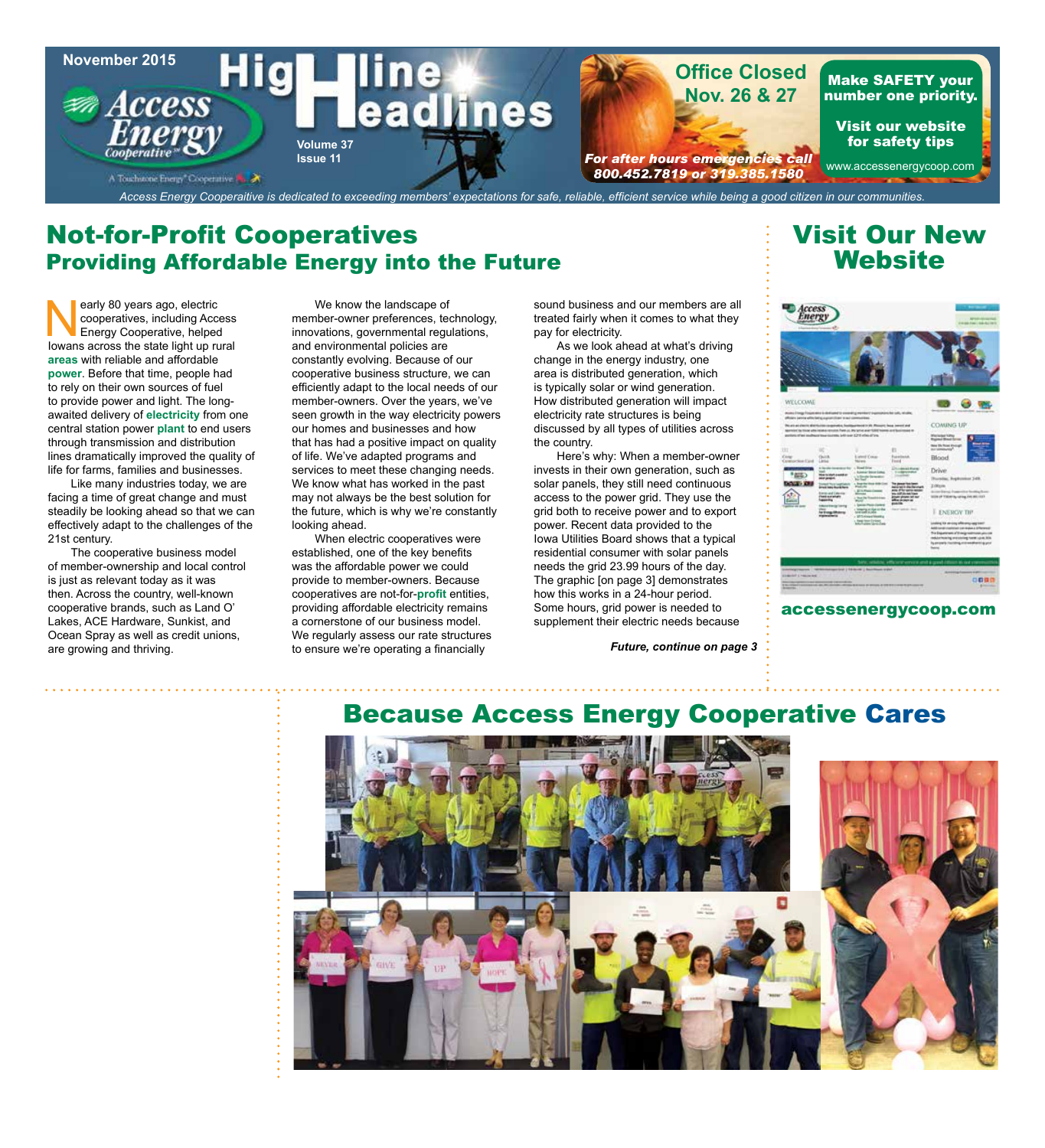#### **COOPERATIVE INFORMATION**

**Access Energy Cooperative** 1800 W. Washington St., P.O. Box 440 Mount Pleasant, Iowa 52641

**Phone:** 319.385.1577 or 866.242.4232 **Fax:** 319.385.6873

**Website:** www.accessenergycoop.com **Facebook:** facebook.com/AccessEnergyCoop **Twitter** twitter.com/AccessEnergyC **Email:** contactus@accessenergycoop.com

**Office Hours:** Monday-Friday7:30 a.m. to 4:00 p.m.

Payments can be placed in the dropbox under the flag pole.

Visa and Mastercard accepted.

#### **After Hours Emergencies call:** 319.385.1580 or 800.452.7819

**General Manager/CEO:** Robert Swindell **Editor:** Kimberly Brumbaugh **Assistant Editor:** Cherity Wibben **Officers and Directors:** Jerry Barker District 2 President Fred Hickenbottom District 1 Vice President Joseph Heckethorn District 1 Secretary Marvin Newton District 3<br>David Hollingsworth District 1 David Hollingsworth District 1 Director Larry White **District 2** Director<br>
Ronald Campbell **District 2** Director Langment Chemistre Chemistre<br>Ronald Campbell District 2 Director<br>Marvin Holtkamp District 3 Director Marvin Holtkamp District 3 Director Victor Pierrot District 3 Director

Highline Headlines is published by Access Energy Cooperative, 1800 West Washington Street, P.O. Box 440, Mount Pleasant, IA 52641, Phone: 319.385.1577 Highline Headlines (ISSN 1066-7989) is published monthly for \$6.53 per year, per member by Access Energy Cooperative, 1800 West Washington Street, P.O. Box 440, Mount Pleasant, IA 52641 and at additional offices. Periodical postage paid at Mount Pleasant, IA.

POSTMASTER: send address changes to HIGHLINE HEADLINES, P.O. Box 440, Mount Pleasant, IA 52641- 0440.

Copyright 2001, Access Energy Cooperative.

### Manager's Corner



### General Manager/CEO Robert Swindell

we have been on a good roll<br>for the last seven years, but<br>the good times will be coming<br>to an end in the Spring of 2016 as for the last seven years, but the good times will be coming to an end in the Spring of 2016, as we will be increasing our retail electric rates. One of the main drivers is a nearly seven percent increase in our wholesale power costs. There are several more reasons for the increase:

OFF SYSTEM SALES Off system sales are when our power generation cooperative, Associated Electric Cooperative (AECI), sells our surplus generating capacity to other utilities. Over the years these sales have helped hold our rates

down. But load growth among the AECI family of cooperatives has reduced the amount of surplus coalfired generation to sell. In addition, changes in the way the wholesale electric markets work have reduced the number of opportunities to make sales to other utilities.

• HIGHER FUEL COSTS A number of long term coal contracts expired, and the new coal contracts are at a higher price, as is the transportation cost for shipping. Even with the increase in fuel costs, for the time being, coal generation is still one of our lowest cost resources.

REGULATORY COMPLIANCE Meeting the cost of new regulations such as the Cross State Emissions rules, continues to increase our cost of power. Regulatory costs will continue to increase in the future. We are currently still attempting to calculate the cost to comply with the new carbon rules that were just issued by the EPA.



**Because Access Energy Cooperative Cares**

## Board Member Advocates for Affordable and Reliable Electricity While in Washington, DC

arry White, Access Energy<br>
Cooperative director, recently met<br>
with members of Iowa's congressional<br>
delegation in Washington D.C. on issues Cooperative director, recently met delegation in Washington, D.C. on issues impacting their ability to provide reliable and affordable power to rural Iowa. The purpose of the trip is to ensure Iowa's elected officials are fully aware of the thoughts and concerns of their constituents who are served by not-for-profit electric cooperatives.

"Iowa's congressional delegation has always been a strong partner with rural electric cooperatives. We appreciate their willingness to once again meet with our members during their visit to Washington," said Marion Denger, board president of the Iowa Association of Electric Cooperatives.

The key issues that have the greatest impact on the 650,000 Iowans served by the state's electric cooperatives include FEMA's policy change on **storm** recovery and funding for programs that promote rural economic development.

Information was provided to each of Iowa's six members of Congress on the following issues:

FEMA's policy change on storm recovery funding – Thanked Iowa's congressional delegation for their attention to the issue relating to storm recovery funding and updated them on the appeal currently filed at FEMA headquarters.

• Clean Power Plan and "Waters of the United States" – Asked members of Congress to support the inclusion of the following riders in an end of the year omnibus appropriations bill:

· Language to block EPA from forcing federal plans on states that do not submit state plans under the Clean Power Plan.

· Language that blocks EPA from moving forward with the "Waters of the United States" (WOTUS) rule. • Coal ash – Asked the congressional

> delegation to support the attachment of H.R. 1734 ("Improving Coal Combustion

Residuals Regulations Act of 2015") as an amendment to the "Highway Bill". • Rural Economic Development Loan and Grant Program (REDL&G) – Thanked members of Congress for their support of the RUS Electric Loan Program and asked them to support an increased appropriation and authorization for USDA's REDL&G program.

Positive Train Control (PTC) implementation deadline – Asked the congressional delegation to support an extension to the Positive Train Control (PTC) implementation deadline contained in the Rail Safety Improvement Act of 2008 (RSIA).

"I believe Iowa's congressional delegation now has a better understanding of how **legislation** and regulations being discussed in Congress could affect the affordability and reliability of electricity in Iowa," Mr. White reported.



*Larry White, Access Energy Cooperative director, speaks with U.S. Senator, Chuck Grassley, about issues impacting the ability for electric cooperatives to provide reliable and affordable power to rural Iowa.*

### • INCREASED COSTS OF

OPERATION In addition to increased costs of operation at Northeast Power Electric Cooperative, our own costs to deliver power to you have increased over the last seven years. In order to provide the level of service and reliability you expect from us, we must include these increases to our wholesale rates in an increase in retail rates in the spring of 2016.

#### **COST OF SERVICE STUDY**

In order to equitably pass these cost increases to our members, the Board of Directors has employed Stanley Consultants of Muscatine, Iowa to perform a Cost of Service Study and make recommendations on new rate schedules for all of our member classes. The Board will be reviewing these recommendations at our November Board Meeting and a decision on rates for 2016 is expected to be made at that time.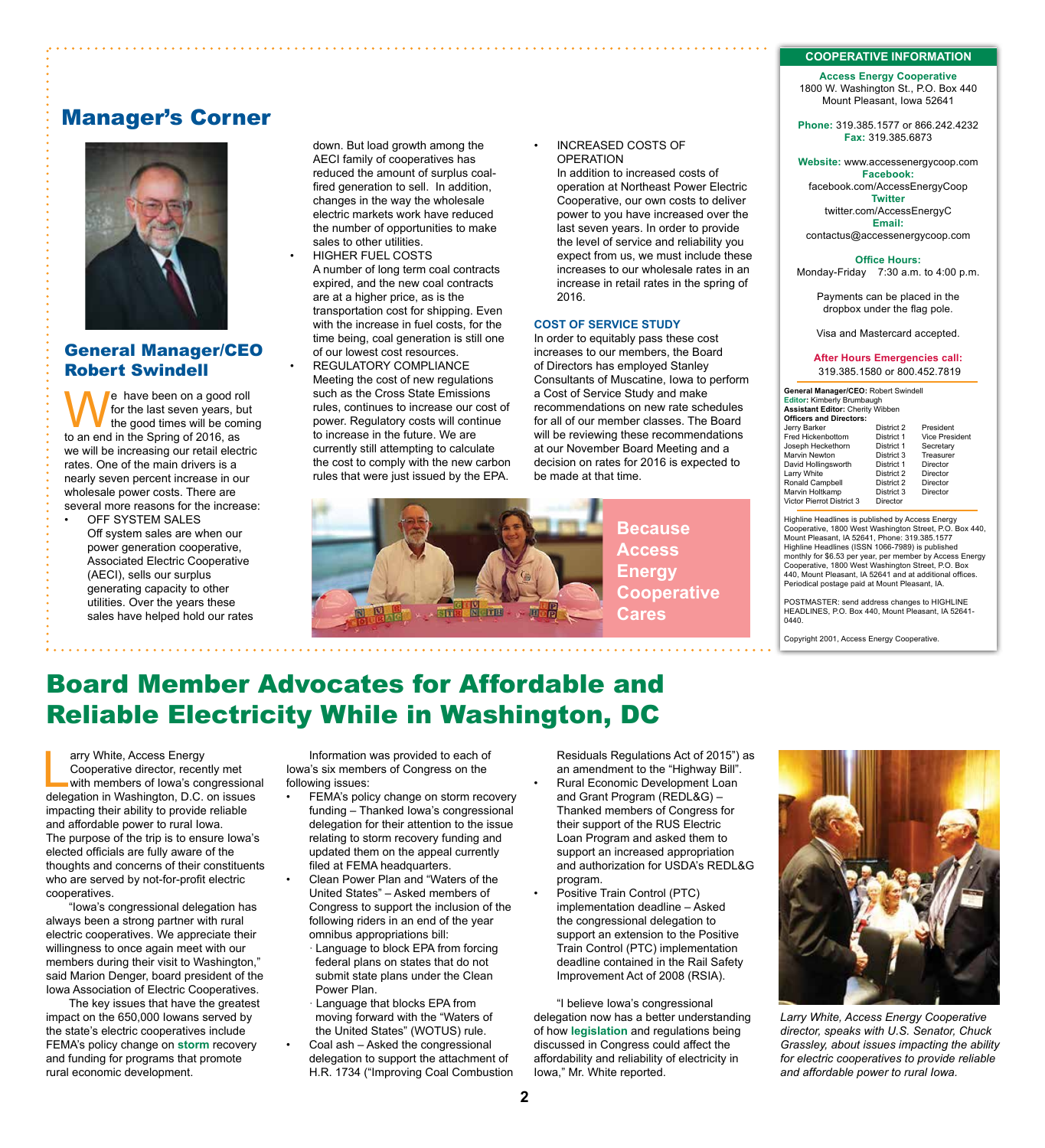## Heat Pumps-101

There are two basic types of heat pumps – air source and ground source. A ground source heat pump uses good old Mother Nature's earth. Once you get about four feet below the earth's surface, the temperature of the ground stays at a constant 50 - 55°F year-round. Ground source heat pumps use this temperature difference to heat and cool the air in your house. These systems need some sort of heat exchanger installed underground, either vertically or horizontally, and filled with a fluid. The equipment at the house itself resembles a typical HVAC system. It uses pumps and compressors to move the fluid through pipes inside the house and in the ground where it picks up or gives off heat.

In an air source heat pump, the equipment uses the outside air to provide the means for heating and cooling your home moving heat from one spot to another. Both air source and ground source heat pumps use refrigerant to capture the heat and carry it to where it is exchanged – either in the ground or using the outside air.

Efficient as they may be, it should be noted that heat pumps can have drawbacks. In extremely cold climates, air source models lose their ability to heat effectively at around 17°F. Below that temperature, they have to use resistance electric heat to keep up and can quickly become expensive to operate. In temperate climates, they are likely your best choice for heating and cooling, especially for forced air applications. Companies are still working to build a cold climate model for more efficiency.

Ground source systems can operate in nearly any climate and work well with both baseboard hot water and forced air systems. However, they can be expensive to install because of their need for a ground loop of some sort.

Heat pumps, properly applied, can make a world of difference to your monthly bill as well as to your comfort. Talk to the **energy** experts at Access Energy Cooperative, and find out if a heat pump is the ticket for your heating and cooling needs.

*Source: Tom Tate, NRECA*

#### *Future, continue from page 1*

the solar array is not generating enough. In other hours of the day, the solar panels are generating more than the consumer is using and the grid is needed to export this excess. Grid costs – such as the poles and wires necessary to deliver excess power or to receive power are allocated to all member-owners through our rate design structure. To keep power affordable, we must make sure everyone pays their fair share of the costs to operate and maintain a safe and reliable grid.

**Policy** changes at the state and federal level, including environmental regulations, will also require us to assess if our rates are adequate to cover the costs of compliance.

Going forward, you're likely to hear more about rate design options; it goes hand-inhand with an evolving energy future. As we evaluate our rates, you benefit by being part of a cooperative, because we're not answering to Wall Street investors who must profit from our rates. When and if a rate change is made, it's made by locally elected directors who are your friends, colleagues, neighbors and fellow owners of your cooperative. It's just one of the reasons why the cooperative business model continues to work so well today and will serve us well into the future.



Residential solar needs grid 23.99 hrs/day

Typical lowa residential customer with 5  $kW_{DC}$  onsite solar system (summer).

○ Solar Generation Matches Electric Use

Source: June 2015 filing in Iowa Utilities Board Case NOI-2014-0001

## Why Do We Plan Outages

ave you ever wondered why Access Energy Cooperative would plan an outage?<br>
Cocasionally, the equipment we use to bring power to your home needs to be<br>
replaced, repaired or updated. When this happens, as a way to keep our Occasionally, the equipment we use to bring power to your home needs to be you safe, we plan an interruption to electric service.

We do our best to plan these outages during times when you will be least inconvenienced. We also try to avoid peak times of the year when you depend on running your heating and cooling units the most.

While they may sound slightly inconvenient, planned outages are actually beneficial to you, our members. Regular system upgrades are necessary for optimal performance, and they increase reliability. Repairing and upgrading our equipment is also critical to maintaining public safety. If older lines need to be replaced, we plan for it, repair or replace it, and that keeps everyone safe.

Here at Access Energy Cooperative, we want to make sure we are doing everything we can to keep you safe and to keep our system running smoothly. So, the next time you hear about a planned outage, know that it is one of the best ways we can provide you with quality electric service.

*Source: Meghaan Evans*

## **Gauses Power Outage**

**Power outages can happen at anytime. In spite of all the dollars spent on maintenance and improvements, we are still at the mercy of moth nature and man—which has been the cause of 78% of all outages sin the beginning of on maintenance and improvements, we are still at the mercy of mother nature and man—which has been the cause of 78% of all outages since the beginning of the year. The following are the seven major causes of outages:**

#### **STORMS**

**Wind, heat, ice, and snow are the most common causes of widespread power outages.** 

#### LIGHT

**When lightning strikes transmission towers, wires, and poles, outages occur. ANIMALS**

**Outages can even happen on sunny days, as a raccoon, squirrel, bird, or other small animals are a common cause for power lines to short circuit. TREES**

**During high winds, or tree trimming by an untrained professional, limbs can come into contact with power lines, causing power interruptions. EXTION DIG** 

**Underground cables are commonly disturbed by digging. Practice safety when you dig and always call Iowa One Call first at 811.** 

#### **HIGH POWER DEMAND**

**During heat waves and other times of unusually high power demand, overburdened electric cables, transformers, and other electrical equipment can melt and fail.**

#### **VEHICLES**

**Occasionally, vehicle accidents with a utility pole cause power outages. If you experience a power outage or notice a problem with our power lines, call us at 1.866.242.4232, 24 hours a day, seven days a week.**

## Why Do We Replace Utility Poles?

Four probably don't pay much attention to the utility poles found throughout Access<br>Energy Cooperative's service territory, but these strong, sturdy utility poles ensure<br>a reliable electric system, for you. This is why we Energy Cooperative's service territory, but these strong, sturdy utility poles ensure a reliable electric system, for you. This is why we routinely inspect the thousands of poles found on our lines. Throughout the year, our poles are checked for decay caused by exposure to the elements. Our experts know which poles are oldest and conduct inspections through a rotational process of every 10 years. Typically, a standard wooden distribution pole is expected to last more than 50 years.

Occasionally, poles need to be replaced immediately for reasons like weather disasters, power line relocation and vehicle accidents. Otherwise, when possible, we communicate when and where pole replacements will take place so you stay informed of where crews will be working.

A pole replacement starts by crews digging a hole, with a depth of at least 15 percent of the new pole's height. Next, the new pole is fitted with bolts, cross arms, insulators, ground wires and arm braces. Then, crews safely detach the power lines from the old pole, raise the new pole and guide it carefully into position. Finally, the lines are attached.

So, the next time you come across one of our crews replacing a pole, use caution and know that this process ensures a safe, reliable electric system for you. *Source: Abby Berry*